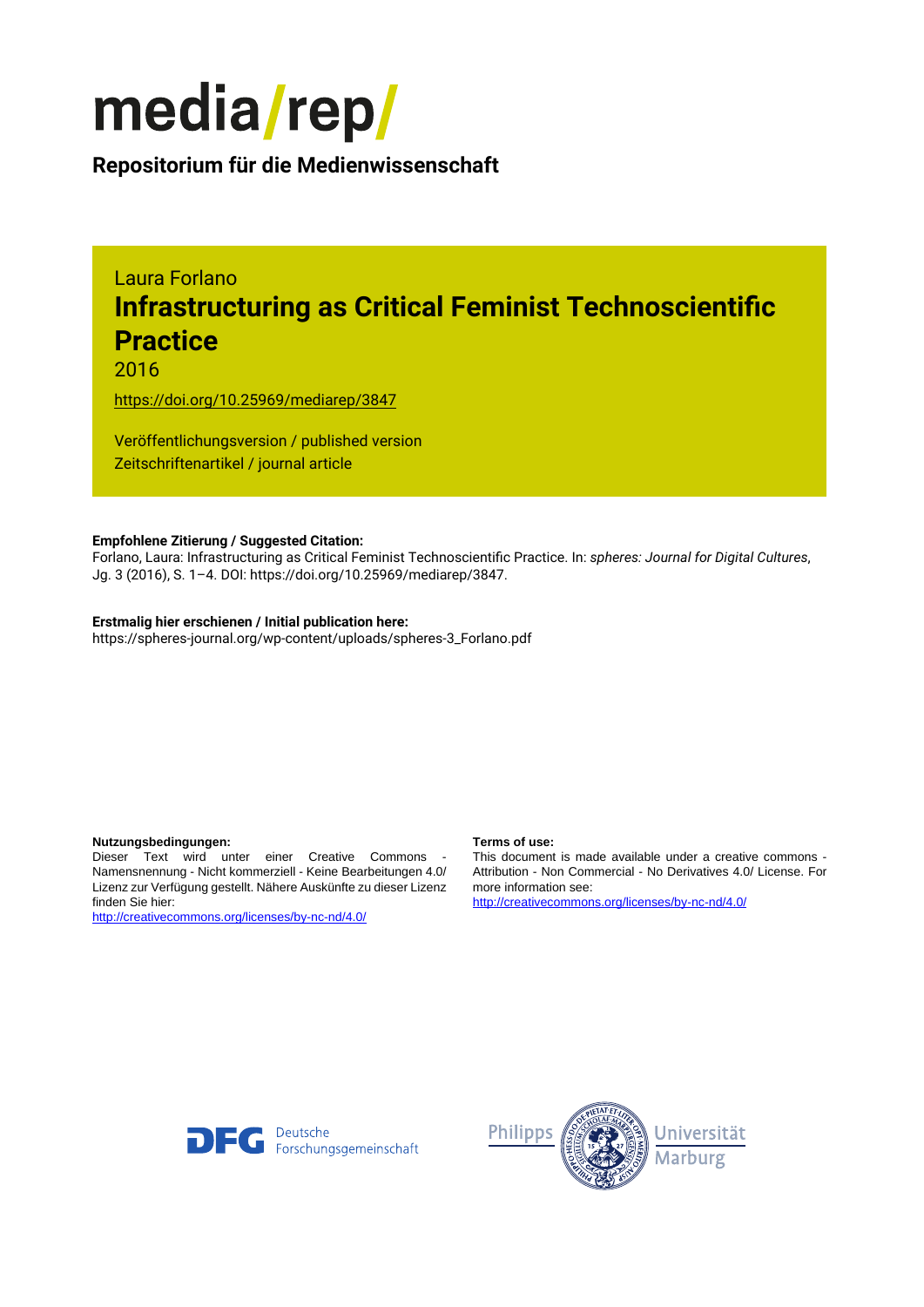

© the author(s) 2016 [www.spheres-journal.org](http://www.spheres-journal.org/) ISSN 2363-8621 #3 *Unstable Infrastructures*

LAURA FORLANO

# **INFRASTRUCTURING AS CRITICAL FEMINIST TECHNOSCIENTIFIC PRACTICE**

Media infrastructures – like many sociotechnical systems – sit uncomfortably at the intersection of abstract claims about human rights to internet access and more concrete examples of *infrastructuring*. <sup>1</sup> These abstractions and their distance from specific implementations mirror the nature of computational systems themselves.<sup>2</sup> A feminist approach to infrastructuring as *critical technoscientific practice* that emphasizes concerns about social justice remediates this distance by integrating aspirations and ideals with actions.<sup>3</sup> This iterative reintegration of reflection and thinking with activities of building, making and doing contributes to the creation of a kind of cyborg, a hybrid practice that bridges the dichotomy between mind and body.<sup>4</sup> These divisions have structured much of (Western) society, our institutions and the ways in which we respond to humanitarian crises.

The building and maintenance of wireless networks as humanitarian interventions reveal the localized, situated and embodied nature of media infrastructures, making it difficult to ignore the lived realities of migrants and refugees living in emergency shelters and reception centers. By this I mean that in a very visible and material way, the

<sup>&</sup>lt;u>.</u> 1 Cp. Erling Björgvinsson, Pelle Ehn, and Per-Anders Hillgren, "Participatory Design and 'Democratizing Innovation'", paper presented at the Proceedings of the 11th Biennial Participatory Design Conference, 2010, pp. 41–50.

<sup>2</sup> Cp. Ed Finn, *What Algorithms Want: Imagination in the Age of Computing*, Cambridge, MA, MIT Press, 2017.

<sup>3</sup> Cp. Philip Agre, "Toward a Critical Technical Practice: Lessons Learned in Trying to Reform Ai", in: Geoffrey C. Bowker, Susan Leigh Star, William Turner, and Les Gasser (eds.), *Bridging the Great Divide: Social Science, Technical Systems, and Cooperative Work,* Mahwah, NJ, Erlbaum, 1997, pp. 131–57.

<sup>4</sup> Cp. Donna Jeanne Haraway, "A Cyborg Manifesto: Science, Technology, and Socialist-Feminism in the Late Twentieth Century", in: Donna Jeanne Haraway, *Simians, Cyborgs and Women: The Reinvention of Nature*, New York, Routledge, 1991, pp. 149–81.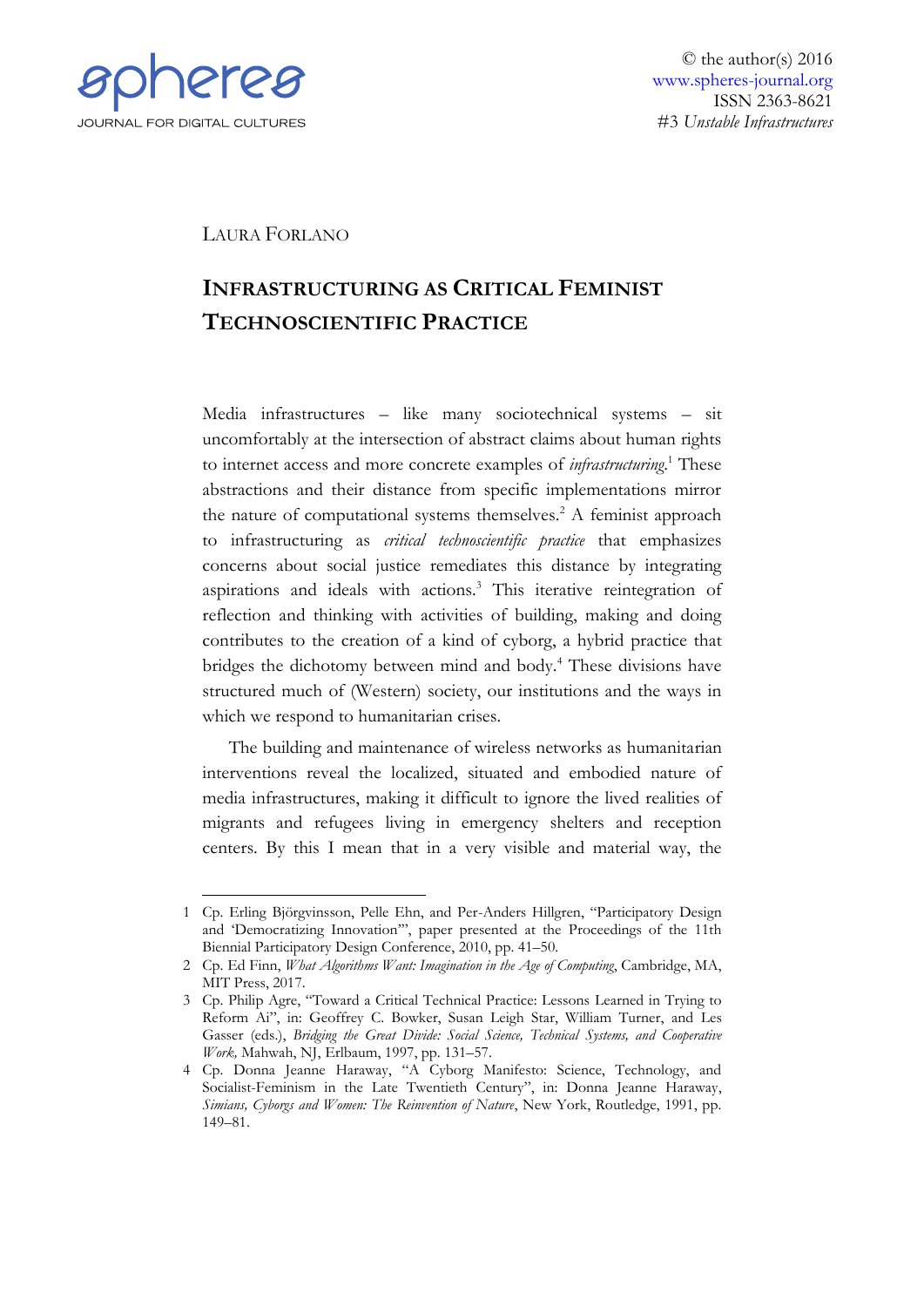<u>.</u>

building of wireless networks requires a kind of physical intimacy between the volunteers and those they seek to benefit. This is because the work of building wireless networks requires a number of resources such as antennas, routers, cables, plugs and power sources, all of which must be located in fairly close proximity – generally, a few hundred feet – to the area that is to be covered.

Here, there is an obvious tension between the geographic constraints placed on these communities and the, often, utopian and revolutionary discourses around the imaginaries, mythologies and promises of technology, which makes this case particularly interesting.<sup>5</sup> Based on earlier studies of locally managed and controlled community wireless networks, the potential freedoms include the possibility of avoiding government surveillance, choosing open source rather than proprietary protocols and supporting volunteer networks rather than relying on Internet Service Providers (ISPs) to name just a few.<sup>6</sup>

Since the early 2000's, community wireless networks around the world have been aware that in building technical networks, they are also engaged in experimenting with alternative social, political and economic forms. The sociotechnical nature of these media infrastructures is evident in a 2007 statement by Juergen Neumann, one of the founders of Freifunk, saying that the organization was "social initiative but also as a physical infrastructure."<sup>7</sup> Yet, at the same time, community wireless networks are embedded in some of the same hacking communities that have been criticized for their problematic relationship with gender, race, class, sexuality, ability etc.<sup>8</sup>

In this case, awareness of these lived realities of migrants and refugees can take place without deliberate strategies to listen to and work collaboratively with oppressed groups towards meaningful definitions of problems and relevant solutions. The physical control of migrants as well as the desire to limit their digital mobility may make it difficult to use more collaborative, participatory design approaches to building networks in these contexts.<sup>9</sup> Approaches rooted in feminism and design justice provide some ways of considering and navigating the

<sup>5</sup> Cp. Paul Dourish and Genevieve Bell, *Divining a Digital Future: Mess and Mythology in Ubiquitous Computing*, Cambridge, MA, MIT Press, 2011.

<sup>6</sup> Cp. Laura Forlano and Alison Powell, "From the Digital Divide to Digital Excellence: Global Best Practices for Municipal and Community Wireless Networks", Washington, D.C., New America Foundation, 2011.

<sup>7</sup> Laura Forlano, "When Code Meets Place: Collaboration and Innovation at Wifi Hotspots", Columbia University, 2008.

<sup>8</sup> Cp. Christina Dunbar-Hester, "Beyond 'Dudecore'? Challenging Gendered and 'Raced' Technologies through Media Activism", *Journal of Broadcasting & Electronic Media*, 54 (1), 2010, pp. 121–35.

<sup>9</sup> Cp. Elizabeth B.-N. Sanders, and Pieter Jan Stappers, "Co-Creation and the New Landscapes of Design", *CoDesign,* 4 (1), 2008, pp. 5–18.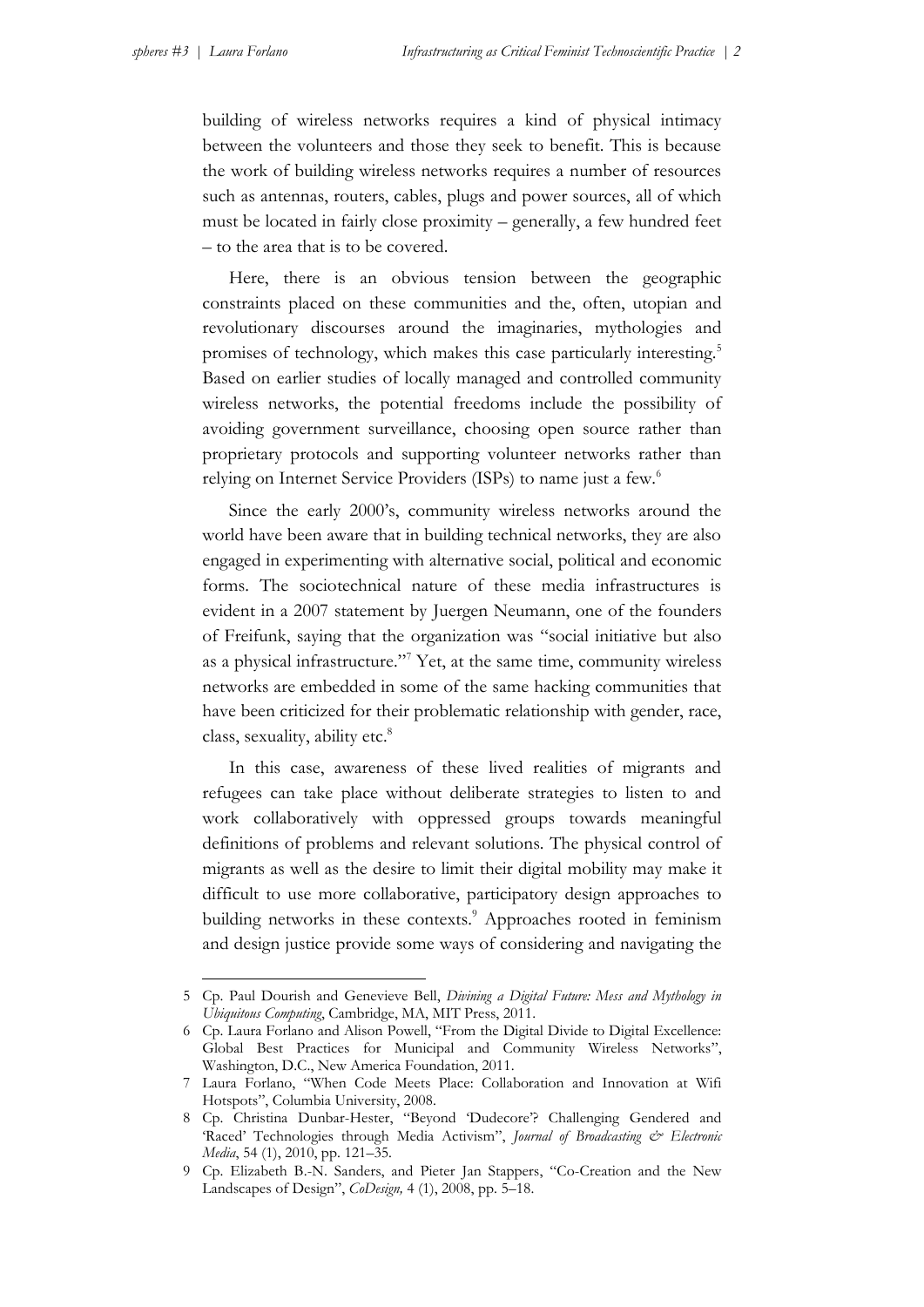complexity of political and ethical decisions that necessarily animate the work of infrastructuring in the context of the building of sociotechnical systems.

According to SSL Nagbot (a pseudonym for the editors of a special issue on Feminism and (Un)hacking), "Feminist hacking/making is therefore not simply a matter of inquiry of abstract ideas and theories but combines intellectual inquiry with ethical enactment and sociotechnical praxis. Feminist hacking/making includes not only teaching underrepresented groups how to do technical things like coding and soldering, but also includes the complex sociocultural work of bringing technological experts into dialogue with non-technological others."<sup>10</sup> This ability to navigate and build relations that transgress epistemological boundaries around technological expertise is particularly significant because it opens the possibility for alternative flows of knowledge. A feminist approach to hacking and making does not cling to naive ideas about meritocracy. Rather, it acknowledges the structural inequalities that make participation possible for some, and impossible for others.

Design, including the design of sociotechnical systems and infrastructures, can be used both to challenge oppression and injustice as well as to generate more equitable alternative possible futures, and "alternative nows".<sup>11</sup> According to the Design Justice Network, "We use design to dismantle structures that exploit nature and the human experience through systems of domination [...]. Simultaneously, we use design to sustain, heal, and empower communities as we birth a sustainable future."<sup>12</sup> Their "10 Ways Designers Can Support Social Justice" provides a set of guidelines that are useful for the consideration of critical technoscientific practices. They write:

- 1. Define a set of principles by which you will work.
- 2. Distance yourself from those who work against your principles.
- 3. Rethink representation.
- 4. Consider your negative impact.
- 5. Get involved and build on work that is already happening.
- 6. Humble yourself. Design with, not for.
- 7. Learn about privilege and anti-oppression.
- 8. Know when not to design.
- 9. Shape alternative futures.

<u>.</u>

<sup>10</sup> Lilly Nguyen, Sophie Toupin, and Shaowen Bardzell, "Feminist Hacking/Making: Exploring New Gender Horizons of Possibility", *Journal of Peer Production*, 8, 2016.

<sup>11</sup> Johan Redström, *Making Design Theory*, Cambridge, MA, MIT Press, 2017.

<sup>12</sup> Sasha Costanza-Chock (ed.), *Design Justice in Action*, 3, Design Justice, Design Justice Network, 2017.